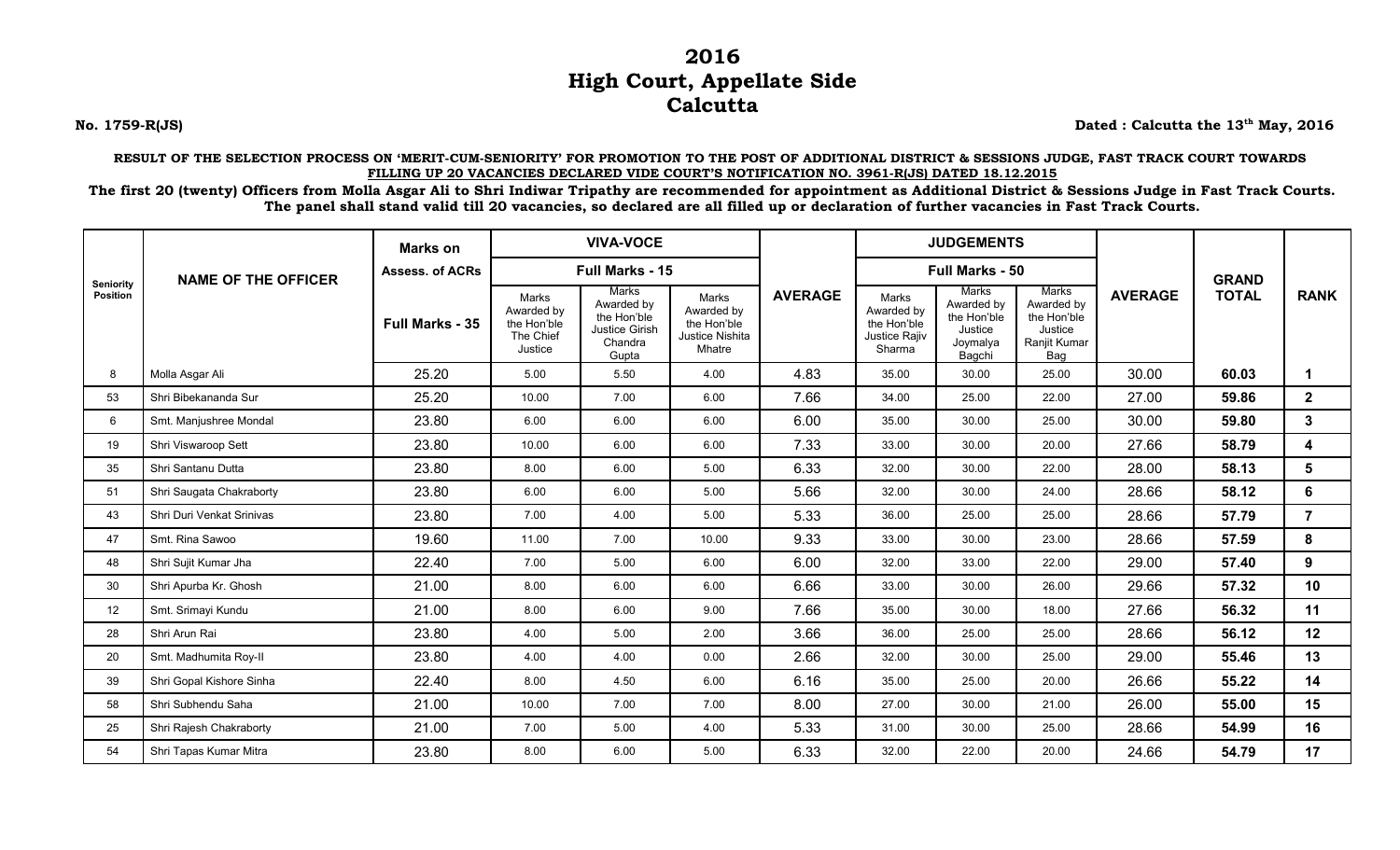| 21             | Smt. Sharanya Sen             | 21.00 | 9.00  | 5.00 | 3.00  | 5.66  | 34.00 | 30.00 | 20.00 | 28.00 | 54.66 | 18 |
|----------------|-------------------------------|-------|-------|------|-------|-------|-------|-------|-------|-------|-------|----|
| 45             | Shri Prasanta Mukhopadhyay    | 21.00 | 8.00  | 5.00 | 8.00  | 7.00  | 28.00 | 30.00 | 22.00 | 26.66 | 54.66 | 19 |
| 36             | Shri Indiwar Tripathi         | 19.60 | 7.00  | 6.00 | 3.00  | 5.33  | 34.00 | 30.00 | 25.00 | 29.66 | 54.59 | 20 |
| 22             | Shri Pinaki Mitra             | 21.00 | 6.00  | 7.00 | 4.00  | 5.66  | 33.00 | 30.00 | 20.00 | 27.66 | 54.32 | 21 |
| 59             | Shri Ramendra Nath Makhal     | 21.00 | 10.00 | 7.00 | 5.00  | 7.33  | 30.00 | 25.00 | 22.00 | 25.66 | 53.99 | 22 |
| $\mathbf{1}$   | Shri Pradip Kumar Ray         | 23.80 | 3.00  | 5.00 | 2.00  | 3.33  | 30.00 | 30.00 | 20.00 | 26.66 | 53.79 | 23 |
| 24             | Shri Sanjay Ranjan Paul       | 21.00 | 5.00  | 5.00 | 1.00  | 3.66  | 32.00 | 30.00 | 25.00 | 29.00 | 53.66 | 24 |
| 42             | Shri Biswajyoti Chatterjee    | 21.00 | 6.00  | 6.00 | 3.00  | 5.00  | 33.00 | 30.00 | 20.00 | 27.66 | 53.66 | 25 |
| 9              | Shri Tito Rob                 | 23.80 | 4.00  | 6.00 | 7.00  | 5.66  | 24.00 | 25.00 | 22.00 | 23.66 | 53.12 | 26 |
| 5 <sub>5</sub> | Shri Hidayatullah Bhutia      | 21.00 | 3.00  | 5.00 | 5.00  | 4.33  | 32.00 | 30.00 | 21.00 | 27.66 | 52.99 | 27 |
| 60             | Shri Tarun Kumar Mondal       | 21.00 | 7.00  | 6.50 | 4.00  | 5.83  | 28.00 | 30.00 | 20.00 | 26.00 | 52.83 | 28 |
| 29             | Shri Rajesh Tamang            | 21.00 | 4.00  | 5.00 | 3.00  | 4.00  | 31.00 | 30.00 | 22.00 | 27.66 | 52.66 | 29 |
| 34             | Shri Sanjoy Kumar Sharma      | 19.60 | 8.00  | 6.00 | 5.00  | 6.33  | 35.00 | 25.00 | 20.00 | 26.66 | 52.59 | 30 |
| 11             | Shri Dinanath Prasad          | 22.40 | 3.00  | 5.50 | 3.00  | 3.83  | 36.00 | 25.00 | 18.00 | 26.33 | 52.56 | 31 |
| 49             | Smt. Papiya Das               | 22.40 | 6.00  | 4.00 | 2.00  | 4.00  | 33.00 | 25.00 | 20.00 | 26.00 | 52.40 | 32 |
| 10             | Shri Sridhar Chandra Su       | 21.00 | 4.00  | 5.00 | 0.00  | 3.00  | 34.00 | 25.00 | 25.00 | 28.00 | 52.00 | 33 |
| 17             | Smt. Mukulika Sinha           | 19.60 | 10.00 | 6.00 | 6.00  | 7.33  | 32.00 | 25.00 | 18.00 | 25.00 | 51.93 | 34 |
| 33             | Shri Ratan Kumar Gupta        | 19.60 | 7.00  | 6.00 | 4.00  | 5.66  | 31.00 | 30.00 | 19.00 | 26.66 | 51.92 | 35 |
| 37             | Shri Hemanta Sinha            | 19.60 | 4.00  | 4.00 | 3.00  | 3.66  | 36.00 | 25.00 | 25.00 | 28.66 | 51.92 | 36 |
| 40             | Shri Rajesh Guha Ray          | 16.80 | 10.00 | 7.00 | 7.00  | 8.00  | 34.00 | 25.00 | 22.00 | 27.00 | 51.80 | 37 |
| 3              | Smt. Ali Biswas (Sarkar)      | 19.60 | 2.00  | 6.00 | 4.00  | 4.00  | 32.00 | 30.00 | 22.00 | 28.00 | 51.60 | 38 |
| 27             | Shri Arun Kumar Nandy         | 21.00 | 5.00  | 4.00 | 2.00  | 3.66  | 27.00 | 30.00 | 22.00 | 26.33 | 50.99 | 39 |
| 41             | Shri Tikendra Narayan Pradhan | 18.20 | 6.00  | 5.00 | 3.00  | 4.66  | 34.00 | 25.00 | 25.00 | 28.00 | 50.86 | 40 |
| 13             | Shri Sambhu Sarkar            | 18.20 | 9.00  | 5.00 | 3.00  | 5.66  | 35.00 | 25.00 | 20.00 | 26.66 | 50.52 | 41 |
| 16             | Shri Sabyasachi Chattoraj     | 15.40 | 12.00 | 8.00 | 11.00 | 10.33 | 26.00 | 30.00 | 18.00 | 24.66 | 50.39 | 42 |